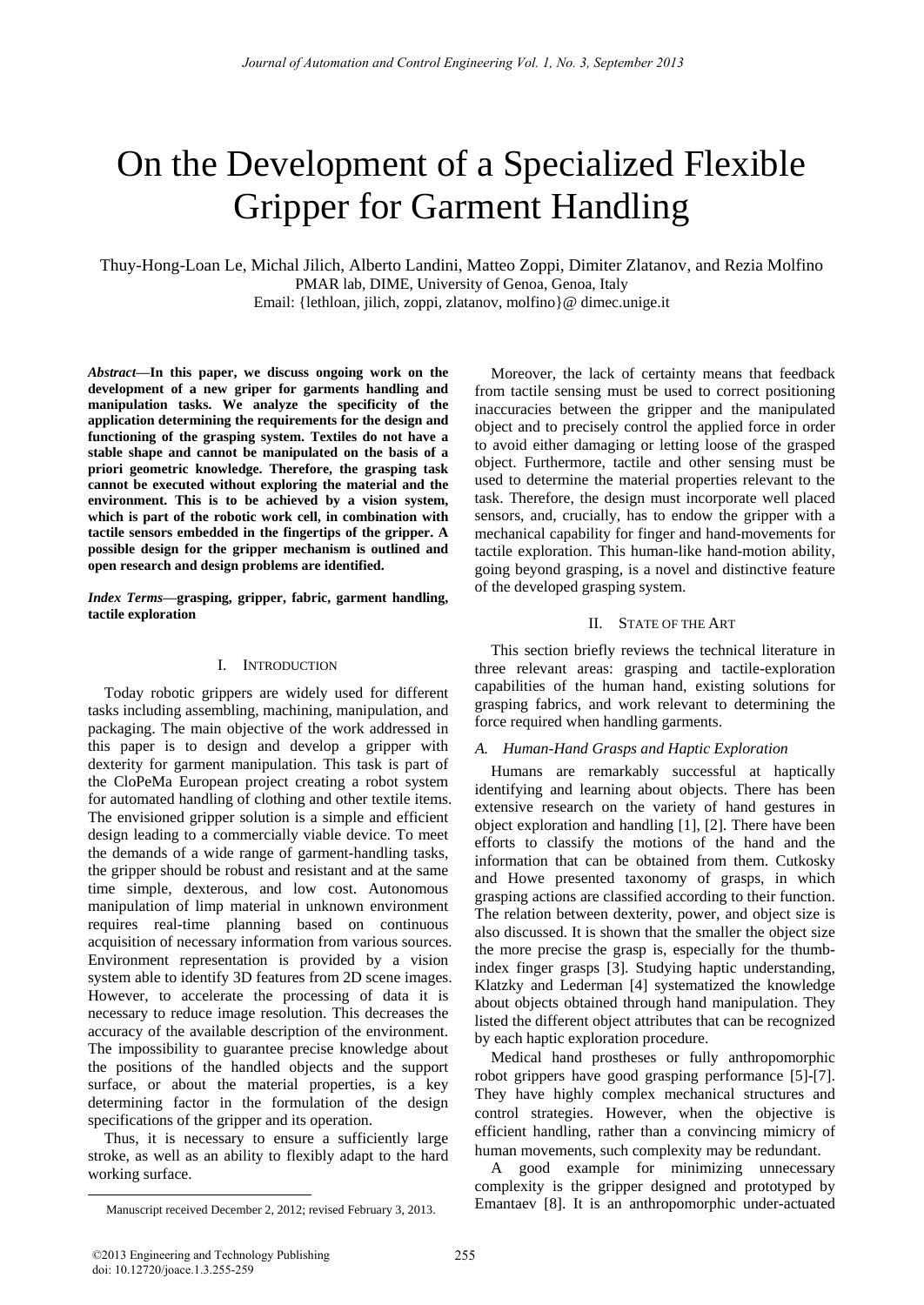hand with fingers moved by tendons and only three actuators. The main structure of the hand is a rubber sheet with the approximate shape of an opened human hand, with the rigid-mechanism part simply glued in a way allowing the intended movements. The simplified design and the economical choice of materials have resulted in a major reduction of production costs compared to artificial hands with comparable grasping dexterity.

# *B. Grasping of Fabrics*

A gripper is a fundamental component in the robotic work cell. Among the currently available market-ready industrial grippers there exist many products suitable for handling rigid objects. In contrast, the handling of nonrigid materials, such as fabrics, remains a challenge faced more in academic research than in industrial practice. Currently used grippers, designed for fabric handling, are usually based on air-jet, vacuum, needle, or adhesive grasping methods. Mainstream research in this area has tried to develop robot work cells for the garment and shoe industries [9]-[12].

The recently completed European project Leapfrog<sup>1</sup> develops and implements new ways of optimal fabric preparation for clothing production, automated garment manufacture, and supply chain integration. Part of the work is on the design of novel robotic handling tools. A combination of traditional and some alternative fabric grasping devices are used; a reconfigurable hanger is mounted on an adaptive gripper. Fabrics are lifted from the cutting table using high-airflow suction applied by the gripper, hanged with clamping pins, and then moved to the sewing machines.

In an ongoing project of UC Berkeley and Willow Garage, the robot PR2 can pick a towel from a heap, and then flatten and fold it on a table [13]. The gripper is equipped with pressure-array sensors and a 3-axis accelerometer. The robot needs as much as 25 minutes to pick up, fold, and stack a towel. For a complex garment, the time would be significantly longer, as it must include the selection of the gripping points as well as motion planning. Moreover, PR2 requires a special table with a soft monochrome surface to perform its work.

The two-finger adaptive gripper of Robotiq [14] can perform three types of grasps: parallel grip, encompassing grip, and inside pick. With high payload to weight ratio it is a good candidate for many robotic applications. However, to identify and classify garments, we need other movements that have not been implemented in this gripper. For example, the lateral exploratory movement [4] plays an important role in learning about the contact surface, and thus provides information of high significance for the system's cognitive process.

# *C. Grasping Forces*

The contact forces exerted during touching, gripping, and grasping, have been studied for a couple decades [15], [16]. However, because of the interdisciplinary nature of this kind of complex experimental research, it remains difficult to find abundant and relevant quantitative data.

In a series of experiments by Kargov et al. [17], a cylindrical object is held with a power grasp and the contact forces are measured at 20 predefined positions. During this experiment, three upper-limb-deficient persons used a System-Electro-Hand  $^{TH}$  with a maximum gripping force of 90 N at the fingertips. Another five subjects used a Sensor-hand<sup>TM</sup>. The forces at the fingertips of the four hands: human hand, adaptive prosthesis, System-electro-hand<sup>TM</sup>, and Sensor-hand<sup>TM</sup> are 6.3 N, 9.9 N, 17.3 N and 24.9 N, respectively.

Most of the research in this area has been focused on the grasping of rigid objects. There is a paucity of information regarding the forces used for the handling of non-rigid materials like fabrics. Estimating the required contact force, and thus obtaining a better quantitative description of the robot task, is part of the research objectives of the work reported in this paper.

## III. TASK DESCRIPTION

# *A. Unknown Working Environment:*

In the envisioned application scenario, the task is performed by a two-arm industrial robot. It grasps and lifts a garment from a pile lying on a rigid surface. The fact that the garment heap can be placed on any hard surface requires a highly adaptive gripper able to avoid damage while in contact.

Due to the diversity of garments and surfaces, working environment is unpredictable. The unstable shape of garments required real-time data acquisition and processing for recognizing the actual shape and position. Since garments are tangled in the heap, applied gripping and lifting forces values increase dramatically in comparison to their static weight. Estimating the variable load of garments picked from heaps is necessary to estimate the appropriate picking forces. Experiments with representative heap are performed to obtain some indication about the force range.

Realistic technical limitations on the sensing and vision systems must be taken into account: the more precise perception is, the more time it consumes. To optimize the operation of the robot, a reasonable compromise needs to be found between high camera resolution and high processing speed.

# *B. Handling Task*

The grasped piece of clothing is recognized and moved to a defined position. The challenge of the task is how to pick the piece at the right point so that the robot is able to recognize it, or at least to orientate it to a better view point allowing recognition.

The vision system, with the support of tactile sensors, classifies each piece of clothing into different categories. The database, organizing key factors for each clothing category, can be prepared in advance during experiments and training and is continuously enriched during operation while the systems learns and improves. Depending on the properties of each category, the item is

 $\overline{a}$ 1 http://www.leapfrog-eu.org/ (Nov 2012)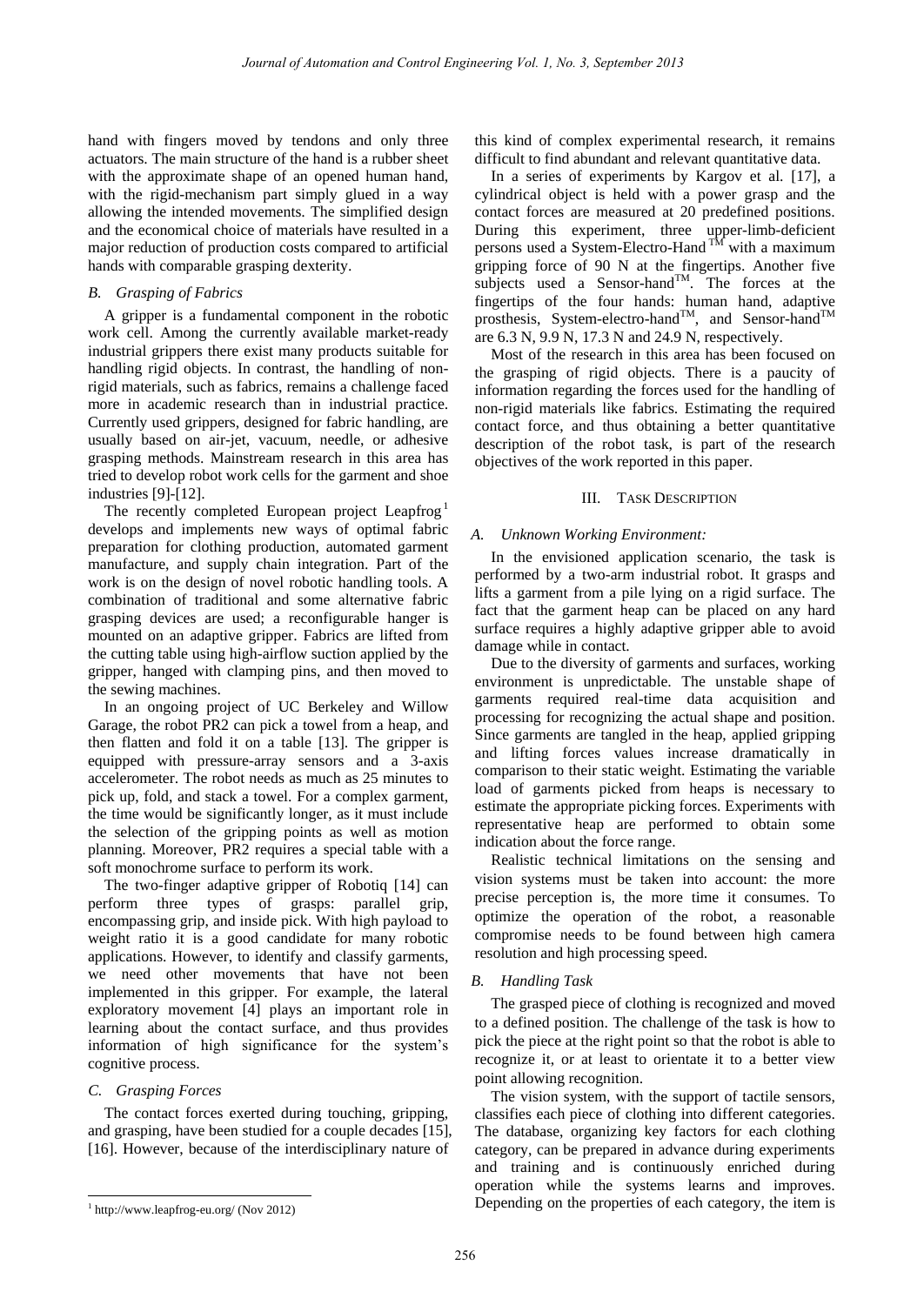folded following a pre-specified sequence. Another issue is the definition of typical folding sequences because the literature in this field is very limited.

The task poses significant difficulty for the vision system because clothes hang freely from the two grippers and their shapes are depended on the random choice of the hanging points. For this reason, the additional information provided by tactile sensors becomes particularly important for the decision of the robot. Tactile sensors on the gripping surfaces are used to collect data about the textile roughness by performing lateral finger movements. Applied gripping forces must be carefully chosen so that the robot can handle the cloth without damaging even delicate fabrics.

## IV. GARMENT CHARACTERIZATION

## *A. Target Objects*

The application is focused on the handling of clothes and of casual wear in particular. Because of the enormous diversity of clothing item in terms of shape, weight, and fabric the robot gripper is required to be highly adaptive to different pieces.

To assess the require properties of the developed system, and to evaluate its performance, it is important to correctly estimate a representative set of manipulated objects. It is therefore necessary to study the typical categories of clothing and their material properties.

Gathering typical fabrics and clothes is the first important step. These collections can be the training sets for the vision and sensing system. The popularity of each type of clothes is reflected by the quantity of their articles in online shops.<sup>2</sup>

| <b>Categories</b> | Women        | Men     |
|-------------------|--------------|---------|
| Top               | <b>Shirt</b> | Shirt   |
|                   | T-Shirt      | T-Shirt |
|                   | Sweater      | Sweater |
|                   | Cardigan     | Hoodie  |
|                   | Top          |         |
|                   | <b>Dress</b> |         |
| <b>Bottom</b>     | Jeans        | Jeans   |
|                   | Pants        | Pants   |
|                   | Skirt        |         |

TABLE I. TYPICAL LAUNDRY HEAP



Figure 1. Garments for women

From Fig. 1 we can infer the shopping habits of people and use this information to define a typical collection one can expect in handling laundry at home. This "reference laundry heap" is presented in Table I. Although it cannot be claimed that set is a statistically representative sample of laundry items, it can be used as an initial benchmark example for the targeted application.

## *B. Experiments with Grasping and Lifting Forces*

In order to achieve efficient handling without damage to the clothes, several series of experiments have been performed to define the suitable ranges of the needed applied forces. There are two types of forces: grasping force applied by the fingers, and lifting force applied by the robot arms.

*Grasping force*: The grasping force is related to the friction between the finger pad and the textile surface. The roughness of the clothes has strong impact on the value of the applied force. The experiments are designed with a sensor-covered glove. Subjects wear the glove and perform grasping gestures from a laundry heap. The grasping force normal to the finger pad is measured and evaluated. The tactile sensors used in the glove are capacitive and force-sensitive resistors. Their results are compared to obtain the consistent values.

Lifting force: We use the load cell of Metior<sup>3</sup> for evaluating the lifting force. All the pieces of clothing are first weighed and then picked from the laundry heap. The difference between these values reflects the static and dynamic loads impacting on the robot arm while the garment is picked. These results are shown in the Fig. 2. Each piece is picked 10 times from a heap of 9 garments.



Figure 2. Variation of garment load

To illustrate how the size of the heap affects the dynamic weight of the cloth, the same garment is picked from heaps with different sizes (numbers of articles in the heap). It turns out that the dynamic weight of the garment is roughly proportional to the number of pieces of clothing in the heap (Fig. 3)



Figure 3. Load for lifting a garment from heaps of different sizes.

#### V. ARCHITECTURE AND DESIGN OF THE GRIPPER

 $\overline{a}$ 

-

<sup>3</sup> www.metior.it (Jun 2012)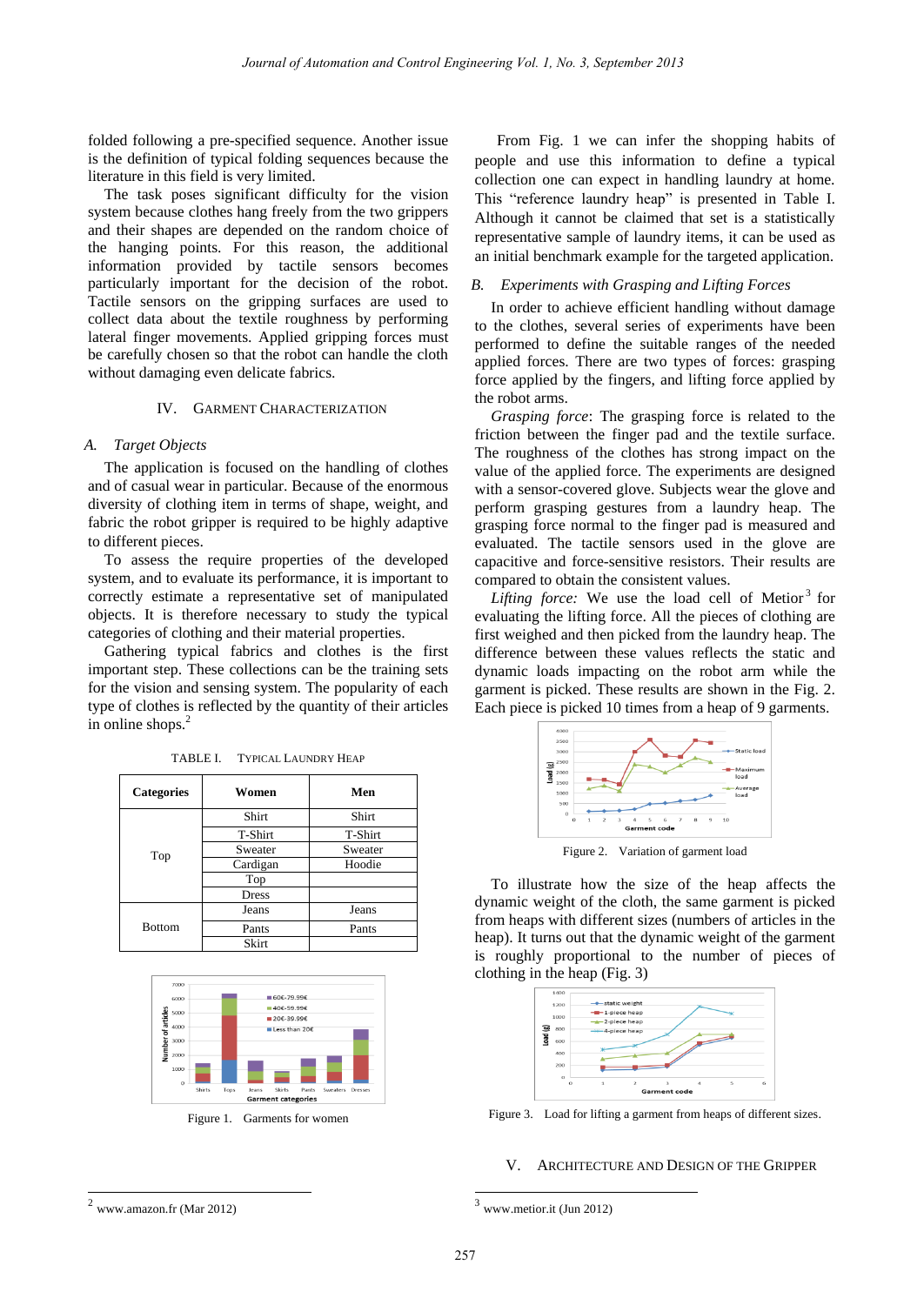In order to complete the task, the gripper has to satisfy various requirements related to fabric handling. These can two main groups: (i) the properties of fabric or limp material and (ii) the applied force.

#### *A. Gripper Requirements*

For garment handling tasks, such as sorting, folding, and unfolding, the human hand is the basic template. The careful study of how humans handle clothes can reveal the motion capabilities that are necessary and sufficient to efficiently perform virtually all likely manipulation tasks. By limiting the motion capabilities, namely lowering the degree of freedom (dof) and the number of actuators, in a way that allows only the required movements, it is possible to significantly reduce the gripper's mechanical complexity and simplify its control while maintaining the required handling.

According to the scenario, the hard contact surface is the first issue needed to be overcome. High flexibility prevents the gripper from breaking while approaching the garment heap. The opening stroke of the gripper is designed to ensure it can pick thick garments tangled in the heap. After picking the garment, the robot has to reorient it for the recognition process. If the vision system cannot map the garment image to any category, the robot changes to another hanging point. This procedure requires the gripper tip to be small enough (comparable to a human finger) to reach the new picking point while the piece hangs freely from the other hand. When recognized, the garment is spread on the hard surface prepared for the folding process. It is difficult to lift a flattened garment if the gripper tip is too thick. Thus, the handling task requires a small and thin fingertip that can exert an adequate gripping force preventing garment from slipping.

The function of the finger is not only to pick and hold clothing but also to support the cognitive system by providing tactile sensing information. Data are collected while sliding the two gripper tips, an approximation of the human finger rubbing movement. The better the control of this movement, the more precise the acquired data is.

## *B. Design of the First Prototype*

The first model (Fig. 4) is designed with two fingers actuated by an industrial electrical gripper. This combination is chosen to fulfill the requirements both in gripping force and opening stroke. The design includes spaces for the integration of a camera, tactile sensors, and their connection wires. The lateral movement is initially provided by a flexible bar. This bar also improves the flexibility when the lower finger touches the hard surface.



Figure 4. Model of the gripper prototype.

The whole mechanism is made in plastic (PA12) except the flexible metal bar. With this material, and the passive actuator bar, the gripper can bend without breaking while contacting the surface. The finger tips are covered with tactile sensor (Fig. 5). Maximum opening of the gripper is 82 mm and it can apply up to 25 N of gripping force. Experiments with clothing items have been confirmed that the gripper meets most of the design requirements at an acceptable level. However, more experiments and modifications are necessary to validate and enhance all the functions of the gripper.



Figure 5. Gripper prototype.

#### VI. CONCLUSION

A robot system for automatic handling of garments needs a robotic gripper suitable for limp materials. The task imposes a number of key requirements, including an adequate grasping force, mechanical flexibility, and sufficient dexterity for tactile exploration. An adequate initial solution of the design problem has been obtained, but more work lies ahead. In particular, force transmission is being improved, the rubbing motion control will be optimized, and the adaptive flexibility of the palm is being implemented. Moreover, the performance of the tactile sensors will be enhanced by further experiments which will create a better dataset for the whole system.

#### ACKNOWLEDGMENT

The authors wish to thank European Commission. This work was supported by a grant from European project CLoPeMa (Clothes Perception and Manipulation).

#### **REFERENCES**

- [1] T. Iberall and C.L. Mackenzie, "Opposition space and human prehension," in *Dextrous Robot Hands*, S. T. Venkataraman and T. Iberall, Eds. Springer-Verlag New York, 1990, USA, pp. 32-54.
- [2] S. J. Lederman and M. M. Taylor, "Fingertip force, surface geometry and the perception of roughness by active touch, *Perception and Psychophysics*, vol. 12, no. 5, pp. 401-408, September 1972.
- [3] M. R. Cutkosky and R. D. Howe, "Human grasp choice and robotic grasp analysis," in *Dextrous robot hands*, S. T. Venkataraman and T. Iberall, Eds. New York: Springer-Verlag, USA, 1990, pp. 5-31.
- [4] R. L. Klatzky and S. Lederman, "Intelligent exploration by the human hand," in *Dextrous robot hands*, S. T. Venkataraman and T. Iberall, Eds. New York: Springer-Verlag, USA, 1990, pp. 66-81.
- [5] S. Hand. (2012). Shadow Robot Company. [Online]. Available: http://www.shadowrobot.com/hand/
- [6] H. Liu, K. Wu, P. Meusel, N. Seitz, G. Hirzinger, M. H. Jin, Y. W. Liu, S. W. Fan, T. Lan, and Z. P. Chen. "Multisensory five-finger dexterous hand: The DLR/HIT Hand II," in *Proc. IEEE/RSJ Int. Conf. Intelligent Robots and Systems*, Nice, France, 22-26 September 2008, pp. 3692-3697.